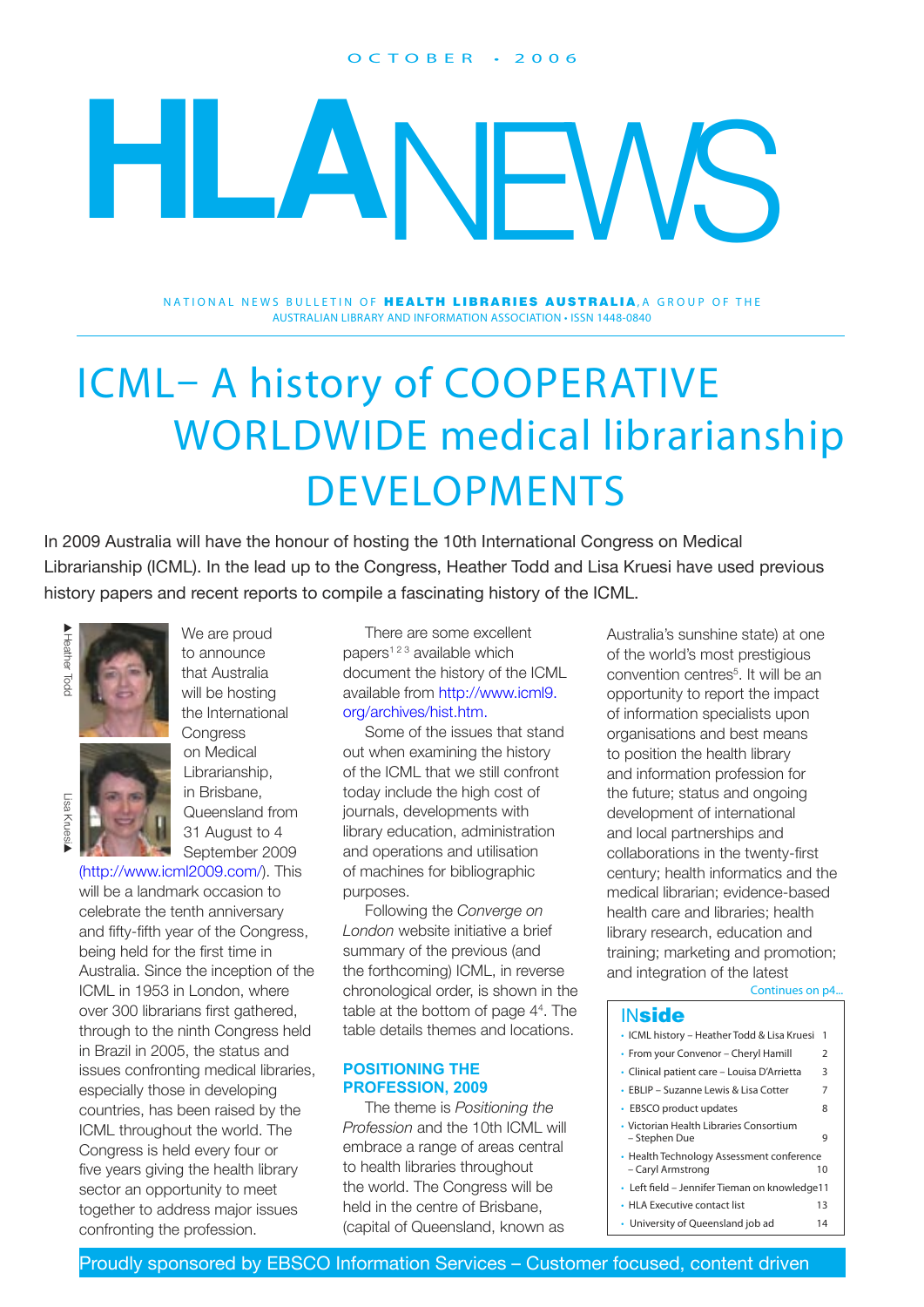#### **FROM YOUR**



## CONVENOR

**[Health Libraries Australia Symposium 2007, thoughts from click06](http://conferences.alia.org.au/alia2006/conference_papers.html)  [and new HLA convenor from 2007](http://conferences.alia.org.au/alia2006/conference_papers.html)**

[Planning for the HLA Symposium](http://conferences.alia.org.au/alia2006/conference_papers.html)  [satellite to Online 2007 \(2-3](http://conferences.alia.org.au/alia2006/conference_papers.html)  [February\) is well underway with a](http://conferences.alia.org.au/alia2006/conference_papers.html)  submission now before the ALIA [Board of Directors. My thanks to](http://conferences.alia.org.au/alia2006/conference_papers.html)  [Jane Hardy and Sue Hutley at](http://conferences.alia.org.au/alia2006/conference_papers.html)  [ALIA and to the Online organisers,](http://conferences.alia.org.au/alia2006/conference_papers.html)  [Kay Harris in particular, for their](http://conferences.alia.org.au/alia2006/conference_papers.html)  [assistance. The symposium looks](http://conferences.alia.org.au/alia2006/conference_papers.html)  [feasible with strong interest from](http://conferences.alia.org.au/alia2006/conference_papers.html)  [our trade partners who are keen](http://conferences.alia.org.au/alia2006/conference_papers.html)  [to connect with health librarians](http://conferences.alia.org.au/alia2006/conference_papers.html)  [and present their products and](http://conferences.alia.org.au/alia2006/conference_papers.html)  [services. The TAFE librarians are](http://conferences.alia.org.au/alia2006/conference_papers.html)  [also planning a symposium and](http://conferences.alia.org.au/alia2006/conference_papers.html)  [we will be able to share a trade](http://conferences.alia.org.au/alia2006/conference_papers.html)  [exhibition space. Once we have](http://conferences.alia.org.au/alia2006/conference_papers.html)  [the go ahead, the advertising will](http://conferences.alia.org.au/alia2006/conference_papers.html)  [begin.](http://conferences.alia.org.au/alia2006/conference_papers.html)

[It has been valuable to have](http://conferences.alia.org.au/alia2006/conference_papers.html)  [the click06 ALIA conference in](http://conferences.alia.org.au/alia2006/conference_papers.html)  [Perth to relearn some of those](http://conferences.alia.org.au/alia2006/conference_papers.html)  [lessons about conference](http://conferences.alia.org.au/alia2006/conference_papers.html)  [organisation that are quickly](http://conferences.alia.org.au/alia2006/conference_papers.html)  [forgotten after involvement in](http://conferences.alia.org.au/alia2006/conference_papers.html)  [earlier times. It is also a reminder](http://conferences.alia.org.au/alia2006/conference_papers.html)  [to me of how valuable it is to](http://conferences.alia.org.au/alia2006/conference_papers.html)  [network with colleagues and how](http://conferences.alia.org.au/alia2006/conference_papers.html)  [useful and interesting \(sometimes](http://conferences.alia.org.au/alia2006/conference_papers.html)  [unexpectedly\) the papers are at](http://conferences.alia.org.au/alia2006/conference_papers.html)  [conferences. I thought I'd share a](http://conferences.alia.org.au/alia2006/conference_papers.html)  [couple of thoughts from click06.](http://conferences.alia.org.au/alia2006/conference_papers.html)

[One of the most entertaining](http://conferences.alia.org.au/alia2006/conference_papers.html)  [addresses was from Jason](http://conferences.alia.org.au/alia2006/conference_papers.html)  [Clarke of Minds at Work \(also](http://conferences.alia.org.au/alia2006/conference_papers.html)  [love their website http://www.](http://conferences.alia.org.au/alia2006/conference_papers.html) [mindsatwork.com.au/\). Some](http://conferences.alia.org.au/alia2006/conference_papers.html)  [of his observations on creative](http://conferences.alia.org.au/alia2006/conference_papers.html)  [thinking and innovation in the](http://conferences.alia.org.au/alia2006/conference_papers.html)  [world of work were very thought](http://conferences.alia.org.au/alia2006/conference_papers.html)[provoking. Some strategies](http://conferences.alia.org.au/alia2006/conference_papers.html)  [he's noticed in people working](http://conferences.alia.org.au/alia2006/conference_papers.html)  [around those who are prepared](http://conferences.alia.org.au/alia2006/conference_papers.html)  [to experiment and innovate:](http://conferences.alia.org.au/alia2006/conference_papers.html)  [ideas that work and attract](http://conferences.alia.org.au/alia2006/conference_papers.html)  [praise – stand nearby; ideas](http://conferences.alia.org.au/alia2006/conference_papers.html)  [that fail – run away; ideas that](http://conferences.alia.org.au/alia2006/conference_papers.html)  [fail badly – don't stand near the](http://conferences.alia.org.au/alia2006/conference_papers.html)  [fan! Creativity and dynamism can](http://conferences.alia.org.au/alia2006/conference_papers.html)  be destabilising and a threat but are necessary for growth – "new thinking blooms on the fringes of existing thinking". Many ideas suffer from "premature evaluation"– from "ideas assassins" who will counsel "it's been done", "it's never been done", and will throw up what he called "squid ink" to challenge progress. He discussed the journey of new professionals who need to move from "fresh to ripe", from "Skywalker to Yoda" but who all too often encounter "energy vampires". He critiqued the realm of "thoughtless places", of reactive and unconsidered fears and asked if that just led to the era of "the dark ages with broadband". Many quotes in this little report but it gives the flavour of a very interesting address that is hard to convey without some of his very pithy phrases.

There were some very interesting papers on the potential, implications and use of new technologies such as blogs, wikis, rss feeds, pod and vodcasts, web conferencing, instant messaging, and rfid tagging. I had the pleasure of chairing a session where one of the papers was presented by a health librarian, Tabitha Merrell, on *The role of partnership libraries in New South Wales Health – The Centre for Rural and Remote Mental Health Library experience.* Tabitha was fighting a very sore throat and failing voice but made it to the end in admirable style, presenting on the many challenges involved in coordinating with many different organisations to provide a quality professional service. The papers are going up on the internet as they become available (I've edited my batch!). [http://conferences.alia.org.au/](http://conferences.alia.org.au/alia2006/conference_papers.html)

#### [alia2006/conference\\_papers.html](http://conferences.alia.org.au/alia2006/conference_papers.html)

I'm off to New Norcia on 26 October to participate in a panel session that goes along with the annual New Norcia Library Lecture which this year is being presented by Sister Veronica Brady. I understand they are always very interesting days and I'm ashamed to say I haven't ever been to the lectures before. Anyone visiting WA however is very much advised to visit Australia's only monastic town, one and a half hours north of Perth. It was founded in 1846 by Dom Rosendo Salvado of the Benedictine order and today houses 18 monks, a bakery, an olive grove, a museum, art gallery and of course a library. [http://](http://www.newnorcia.wa.edu.au/) [www.newnorcia.wa.edu.au/](http://www.newnorcia.wa.edu.au/)

Finally, I'm pleased to say that Heather Todd has agreed to take on the role of Convenor of HLA from 2007 and Lisa Kruesi has agreed to join the committee. Both are from the University of Queensland – the sponsor for the International Congress of Medical Librarianship that will be held in Brisbane from 31 August to 4 September 2009. Their involvement with the HLA committee is most welcome and appropriate as we head towards a significant international event that HLA and ALIA more broadly has already welcomed.

> Cheryl Hamill Cheryl.Hamill@health.wa.gov.au

#### **Grab the advantage!**

**Visit http://alia.org.au/ membership.benefits/affinity. html to find out more about Member Advantage, and the exclusive range of benefits available to ALIA members.**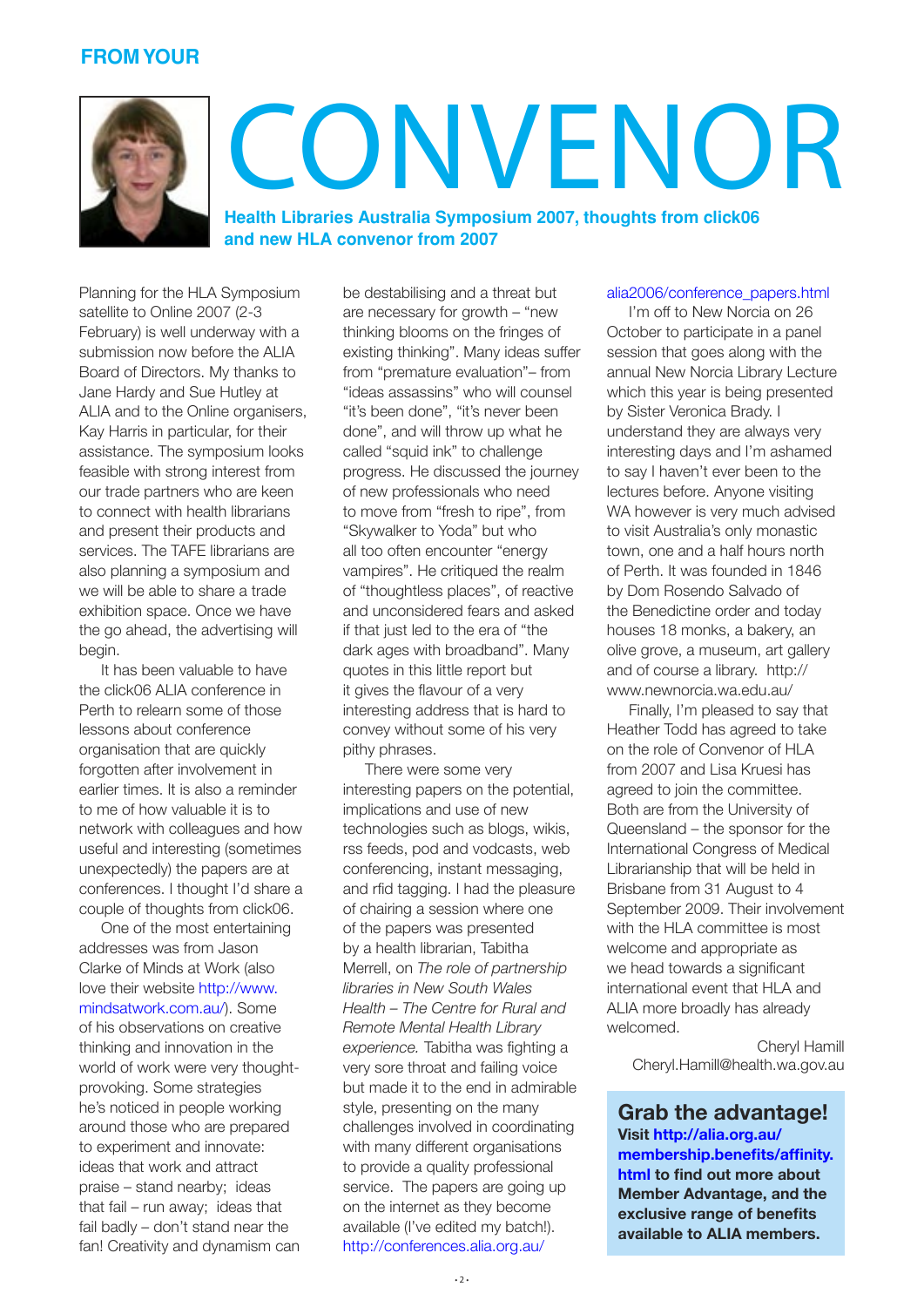## UPDATE: Librarians at the forefront of CLINCIAL PATIENT CARE

Following the success of the Clinical Medical Librarian (CML) Service trial at the Gold Coast Hospital's Southport Campus, Louisa D'Arrietta, Library Manager, outlines how the trial has been expanded to include the Hospital's second campus at Robina, and reports some preliminary results.



The trial of the Clinical Medical Librarian (CML) service initiated at the Gold Coast Hospital, **Southport** 

Campus in 2005 (D'Arrietta 2005) by the Library was extended to the Hospital's Robina Campus in late July 2006. This report is a brief summary of our experiences during the first nine weeks of the trial.

#### Why we extended the CML Trial to our second hospital campus

The Robina Campus is currently undergoing a major transformation with a development project underway which includes a new Emergency Department, an ICU/ CCU, an expanded Renal Dialysis unit, and expanded pathology services due to open in mid 2007. The development has seen the size of the Campus already increase to 185 beds and the government is also committed to further redeveloping the Robina Campus to create an additional 179 beds over the next three years.

Accordingly, the existing library service to Robina is currently undergoing a transformation which will see a librarian provide a full time consultancy service from the newly designed information hub on the Robina Hospital Campus. Acting as a consultant, the librarian will be free to be on-call when and where needed on the campus, and will be based in, but not restricted to, minding a physical information hub. This will be a significant improvement from the situation over the last couple of years where

a librarian was only on site two days per month to meet the need for library services.

The CML program is being conducted for a trial period and will help to determine whether the service is of value to clinicians and outcomes for patient care and also whether the new librarian position should incorporate such a role. The CML delivery model chosen for the trial was determined by the clinicians in consultation with the Library and is based on a librarian accompanying the multi-disciplinary team of clinicians on, before or after the actual ward round.

Originally the library was invited to participate in two CML sessions per week on different days using two CML delivery models. One session was to accompany the clinicians from bed to bed on the actual ward round. The other was to provide 'live' information at the medical team meeting before or after a ward round. As these two sessions were to be for two different medical teams it was our goal to be able to report on the effectiveness of the two models. However, due to library staff time restraints we have only been able to accommodate one session per week and it was mutually decided that we would accommodate any of the variations on the ward round model as required by clinicians on the day. In this way the librarian has become part of the multidisciplinary team consisting of a consultant, registrar, nurse, occupational therapist, physiotherapist, speech therapist and dietician.

The one hour rounds are held on a Wednesday and are attended primarily by one of two of our four library staff on a rotational basis. The rotation is for the purpose of

ensuring our small team remains flexible in the provision of all library services where required and that the CML service itself is built around the library and not a specific library staff member.

Questions are recorded on our Ask a Librarian form by the librarian as they are asked by the clinicians and clarification is sought by the librarian where it is needed. After the round the librarian has access to a private office on the ward with full internet and word processing facilities and commences retrieving the required information.

Here the librarian either 'PICOs', or otherwise handles the clinicians' questions, and uses both the online information resources and the staff and resources of the library back at the Southport Campus to find the required information. The delivery mode for the information to the individual clinician or group is determined on the day and varies from face to face to electronic and is usually provided on the same day. In some instances the group will come together for a debriefing with the librarian to find out what information was found and just as importantly how that information was found. This last aspect adds another dimension to the CML role as that of educator and trainer.

#### CML impact on clinical management – what we have discovered so far

Data gathered during the first nine weeks of the trial indicate that 12 clinicians generated 68 clinical questions during the course of the one hour ward round held once per week over nine weeks, an average of almost six questions per one hour ward round.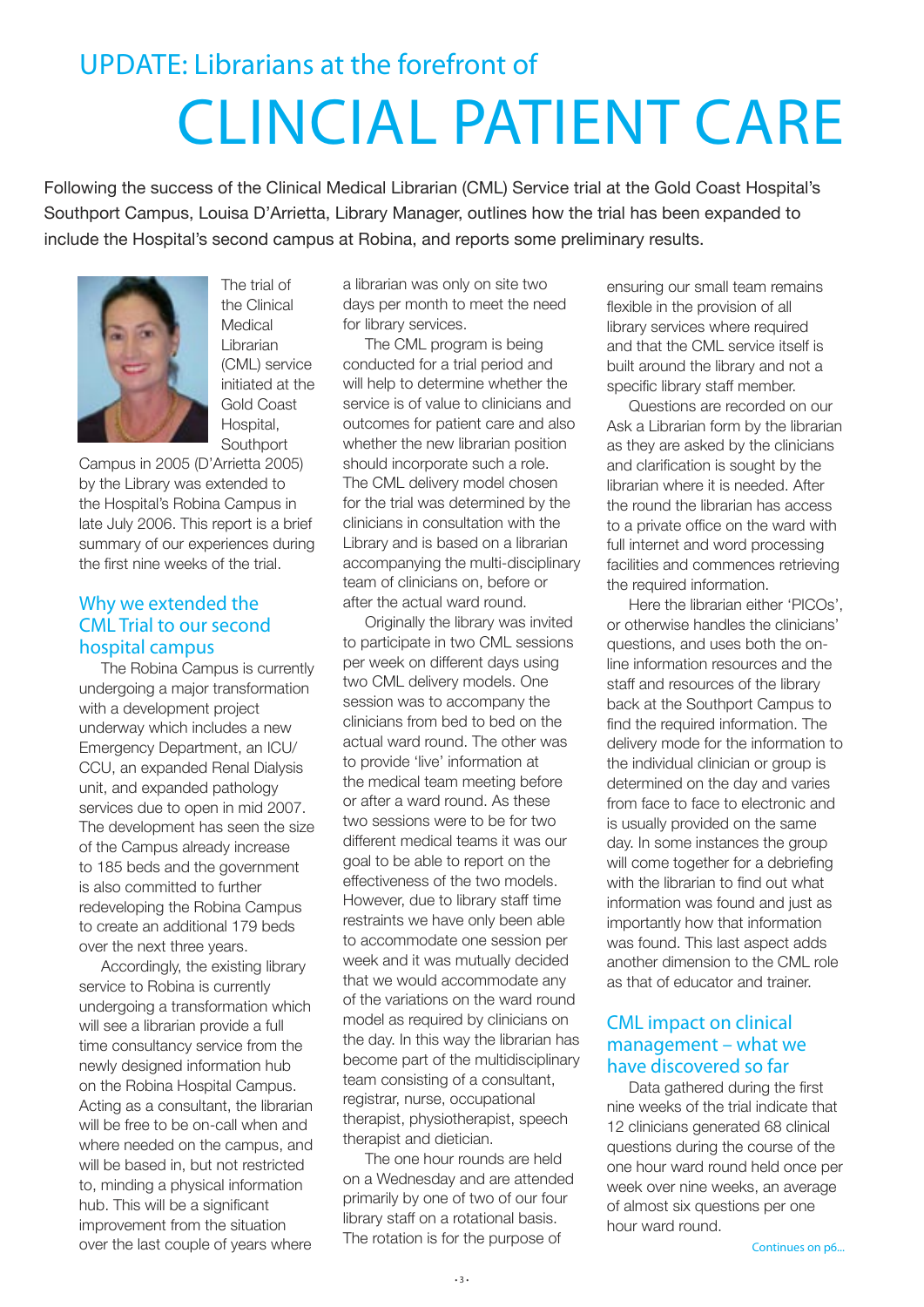#### ICML history continues from p1...

technologies with service delivery. Tours of architecturally designed and award-wining libraries will be organised for delegates. MLA accredited trainers will provide continuing education. Sight seeing and unique tourist events will be available for both city and outback experiences.

#### **COMMITMENT TO EQUITY, 2005**

In September 2005 the 9th ICML was held in South America for the first time, located in dazzling Salvador, Bahia, Brazil. This Congress joined with a number of regional and national meetings, including the 7th Latin American and Caribbean Congress on Health Sciences Information, CRICS VII. The theme was *Commitment to Equity,* with the focus on the need for equality in access to and mastering of information and knowledge as essential for improving the health and quality of life of individuals and communities. Over 1,000 participants from more than 50 countries attended.

At the closing session participants agreed to the *Declaration of Salvador – Commitment to Equity* which defines a global commitment with equality of access to information and knowledge<sup>6</sup>. The declaration is available from: [http://www.icml.](http://www.icml.org/channel.php?lang=en&channel=91&content=438) [org/channel.php?lang=en&channel](http://www.icml.org/channel.php?lang=en&channel=91&content=438) [=91&content=438](http://www.icml.org/channel.php?lang=en&channel=91&content=438)

#### **CONVERGENCE, 2000**

The theme for the 8th ICML held in London during 2000 focused around the library and information profession becoming closely joined as information

technology capabilities have merged computing and publishing together. The Congress explored the practicalities of this trend, and the ways in which it has changed the nature and philosophy of our profession<sup>7</sup>. A break from tradition occurred with the proceedings of the 8th ICML being published in full on the ICML web site and not in paper form. All the papers were published in full on the ICML web site. Held in the Queen Elizabeth Conference Centre in London, the Congress attracted more than 1,400 delegates from 79 countries<sup>8</sup>.

#### **HEALTH INFORMATION FOR THE GLOBAL VILLAGE, 1995**

Subthemes of the 7th ICML included the impact of culture, language and history on health information; education for health information delivery; measuring the effectiveness of health information on patient care; role of the government in health information delivery; standards for health information; medical informatics and telecommunications; and legal and ethical questions in the delivery of health care and health information<sup>9</sup>. The evolution from "medical libraries" to "health information" and "the world" to "global village", since the 1963 ICML, was evident at the 7th Congress<sup>10</sup>.

#### **HEALTH MEDICAL LIBRARIES – KEYS TO HEALTH INFORMATION, 1990**

More than half of the papers presented at the 6th ICML held in New Delhi, India, were by representatives from developing countries, compared to the 1st

Congress when only one delegate represented Africa<sup>11</sup>. "At this ICML Arabic Countries, Africa, India and Latin American reported inadequate coverage of their medical literature in international databases…Attempts to develop networks and resource sharing among medical libraries in China were reported…Most libraries in developing countries [were reported] to confront problems of distance, lack of resources, poor communications, inadequate facilities and insufficient budget for daily operations.<sup>12"</sup>

#### **MEDICAL LIBRARIES – ONE WORLD: RESOURCES, COOPERATION, SERVICES, 1985**

The 5th ICML was held in Tokyo, Japan and covered issues of information transfer and technology, bibliographic control, cooperation, services and medical librarianship. Sixty-four countries were represented at the Congress. Crawford, indicates that China presented one of its first congress papers on problems of acquiring foreign journals, language differences in searching the literature and quality filtering in Medline<sup>13</sup>. Problems raised at previous Congresses such as cooperation in many developing countries, isolation of libraries, inadequate resources and poor communication were discussed.

#### **HEALTH INFORMATION FOR A DEVELOPING WORLD, 1980**

At the 4th ICML, held in Belgrade, Yugoslavia, three major sub-topics featured: infrastructure for health services; new technology applied to health information services; and cooperation through

| <b>YEAR</b> | <b>LOCATION</b>            | CONGRESS AND THEME                                                                                 |  |
|-------------|----------------------------|----------------------------------------------------------------------------------------------------|--|
| 2009        | Brisbane, Qld, Australia   | Tenth - Positioning the Profession                                                                 |  |
| 2005        | Salvador, Bahia, Brazil    | Ninth – Commitment to Equity                                                                       |  |
| 2000        | London, U.K.               | Eighth – Converge on London                                                                        |  |
| 1995        | Washington DC, USA         | Seventh – Health information for the global village                                                |  |
| 1990        | New Deli, India            | Sixth – Medical libraries – keys to health information                                             |  |
| 1985        | Tokyo, Japan               | Fifth – Medical libraries – one world: resources, cooperation, services                            |  |
| 1980        | Belgrade, Yugoslavia       | Fourth – Health information for a developing world                                                 |  |
| 1969        | Amsterdam, The Netherlands | Third - World progress in medical librarianship                                                    |  |
| 1963        | Washington DC, USA         | Second – To foster the development and improvement of medical library service throughout the world |  |
| 1953        | London, UK                 | First – Survey the current position and activity of medical libraries throughout the world         |  |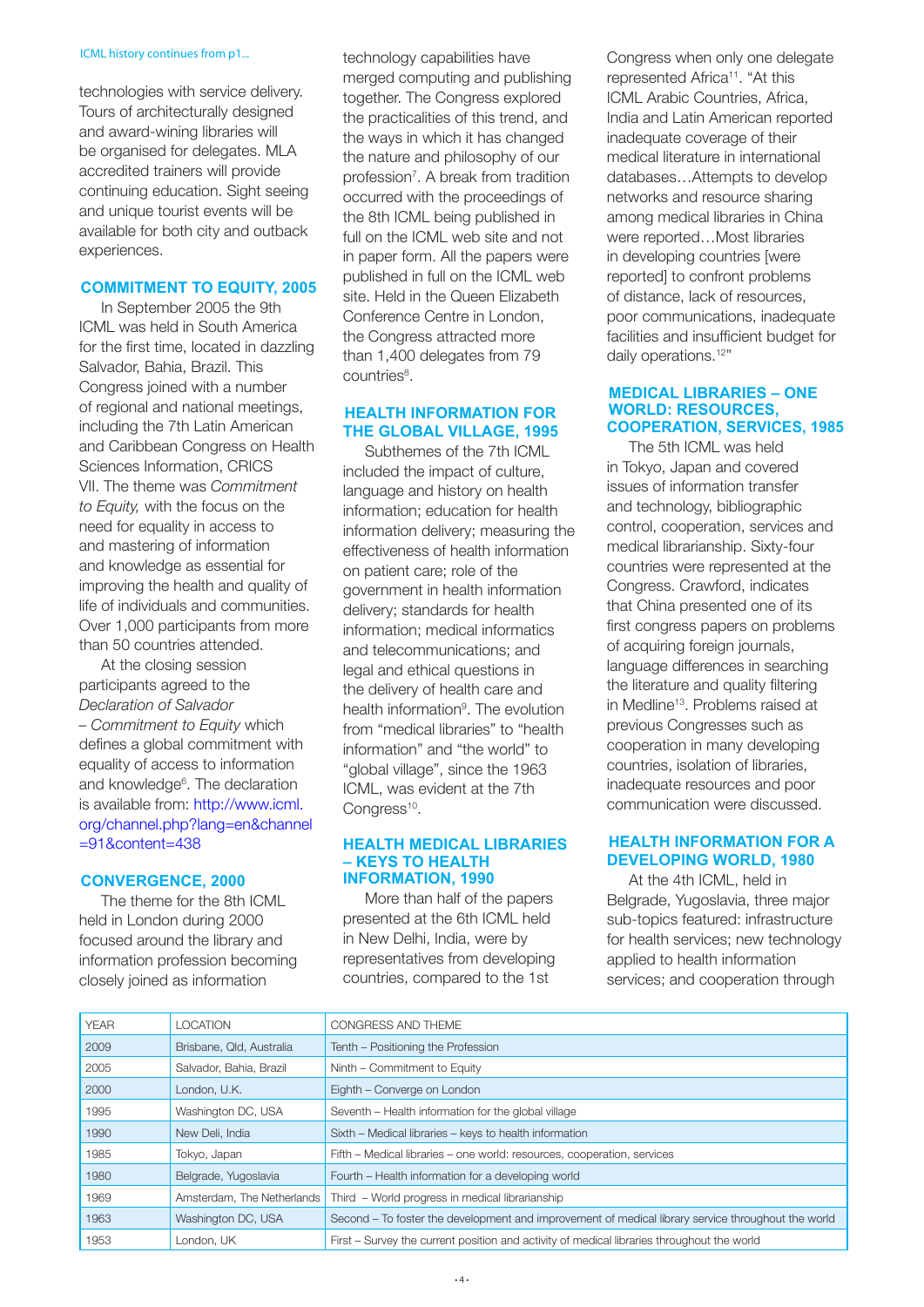#### ICML history continues from p4 ...

health information systems. Pizer reports that a major concern raised at this Congress was the long interval between the third and fourth Congress. From the first Congress it was envisaged the ICML would be held every five years. This had not been sustained by 1980. In 1977 IFLA was reorganised and the Biological and Medical Sciences Section was formed. This Section was identified with responsibility for providing support and continuity to the organisation of the Congress<sup>14</sup>. The World Health Organization (WHO) held a special program for librarians working in its regional offices, who attended the Congress. From the meeting onwards WHO and the IFLA Section of Biological and Medical Sciences would become permanent co-sponsors of the Congress<sup>15</sup>.

#### **WORLD PROGRESS IN MEDICAL LIBRARIANSHIP, 1969**

Held in Amsterdam, the 3rd ICML included a symposium on regional and national systems in both developed and developing countries. Conditions in Southeast Asia, Latin America, the Middle East and Africa were described. Many of the presentations portrayed lack of facilities, funds and difficulties cooperating with other countries. A plea for assistance from the WHO was made by an Indian delegate, who noted the WHO had spent millions on eradication of diseases and for public health but not for libraries<sup>16</sup>.

#### **TO FOSTER THE DEVELOPMENT AND IMPROVEMENT OF MEDICAL LIBRARY SERVICE THROUGHOUT THE WORLD,1963**

The 2nd ICML held in Washington, DC, focused on library organisation including emerging medical libraries in developing countries, library resources and interlibrary cooperation, education and training worldwide, medical subject bibliography and history of medical libraries<sup>17</sup>. The National Library of Medicine presented the

newly emerged MEDLARS project. Technology opportunities for libraries of all sizes emerged as a theme from the Congress<sup>18</sup>.

#### **SURVEY THE CURRENT POSITION AND ACTIVITY OF MEDICAL LIBRARIES THROUGH-OUT THE WORLD, 1953**

Control of the world's medical literature was an important topic raised at the 1st ICML held in London<sup>19</sup>. The meeting was organised by leaders from medical libraries not long after World War II. Around this period the Armed Forces Medical Library (USA) was being transformed and would eventually become the National Library of Medicine in 1956<sup>20</sup>. Topics included library education, administration and operations, the high cost of journals and the history of medicine. UNESCO had established an international exchange of publications in medical libraries which was helping those countries impacted by war to reestablish medical library services. At the inaugural meeting the "difficult state of libraries in Asia, Africa, Australia and Latin America was of great concern."<sup>21</sup>

#### **LOOKING FORWARD**

The organising committee for the 10th ICML look forward to living up to the impressive history of the ICML in Brisbane during 2009. Fundamentally the spirit of our services has not changed. Medical Libraries are still based on cooperation throughout the library sector to provide health information and biomedical research to help improve patient care and raise health standards throughout the world. As you are still aware, a wide disparity between rich and poor information communities still exists on an international scale. Forums such as the ICML have helped to address the health information needs of developing countries to reduce the imbalance. In addition, the 10th ICML will embrace the latest issues to position the health sciences library profession in the future. We hope you will all become ambassadors and commence promoting the Congress at every

opportunity. Over the next couple of years we will keep you posted and we hope to inspire your involvement to make the event a huge success.

#### Heather Todd

University of Queensland Library Services & Convenor, ICML 2009 Australian Committee h.todd@library.uq.edu.au

#### Lisa Kruesi

University of Queensland Library Services & Convenor, ICML 2009 Australian Committee l.kruesi@library.uq.edu.au

#### **FOOTNOTES**

- 1 Pizer, Irwin H. The International Congress on Medical Librarianship - Thirty Years of Evolutionary Change. Viewed 29 August 2006, < http://www.icml9.org/archives/ pizer.htm>.
- 2 Crawford, Susan Y. The International Congress on Medical Librarianship, 1953-1995: Goals and Achievements. Viewed 29 August 2006, <http://www. icml9.org/archives/crawf.htm>
- 3 Groen, Frances. Health Information in the Year 2000 - Towards the Millennium in International Medical Information Viewed 29 August 2006, <http://www.icml9. org/archives/groen.htm>
- 4 Converge on London, ICML website, Viewed 29 August 2006, <http://www. icml9.org/archives/hist.htm>
- 5 Brisbane Convention Centre at Top of World Ratings, 08 August 2006, viewed 27 August 2006: <http://www.bcec.com. au/www/index.cfm?fuseaction=news. view&newsid=77>
- 6 Jakobsson, Arne. News from our Colleagues: 9th International Congress on Medical Librarianship, International Congress on Medical Librarianship, 20-23 September 2005, Salvador Bahia, Brazil. Journal Of The European Association For Health Information and Libraries, Vol.1 (4), p. 12 Available: <http://www.eahil.net/newsletter/ newsletters.htm>
- 7 Converge of London ICML -2000, Viewed 27 August 2006, <http://www. eahil.net/newsletter/49/49-4-eng.htm>
- 8 Blenkinsopp, John. "What the doctor ordered." Viewed 27 August 2006 <http://www.la-hq.org.uk/directory/ record/r200009/article3.html\>
- 9 Crawford, Susan Y. op. cit. p. [4]
- 10 Groen, Frances. op cit. p. [2]
- 11 Crawford, Susan Y. op cit. p. [4]
- 12 ibid
- 13 ibid, p. [3]
- 14 Pizer, Irwin H. op cit [p. 4-5]
- 15 ibid [p. 6]
- 16 Crawford, Susan Y. op cit [p. 2-3] 17 ibid [p. 2]
- 18 Pizer, Irwin H. op cit [p. 3]
- 19 ibid [p 2]
- 20 ibid
- 21 Crawford, Susan Y. op cit [2]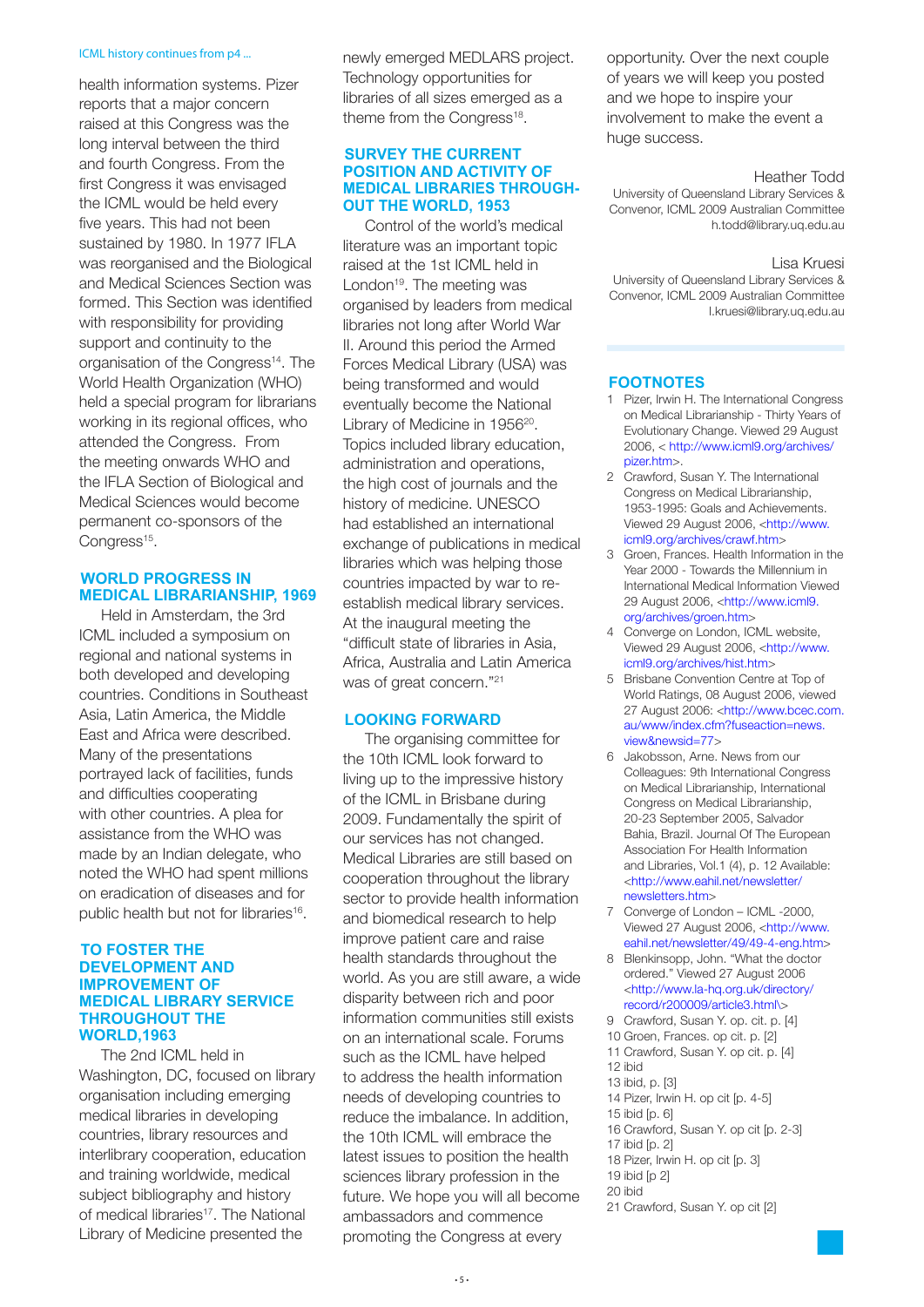#### Update: Librarians at the forefront on clinical patient care continues from p3 ...

Each clinical question was documented on an Ask the Librarian form. The results were given or sent to the clinician and in most cases were accompanied by an Ask a Librarian Information Request/Evaluation Form (Figure One). Twenty seven evaluation forms have so far been received by the library, a response rate of 40 per cent.

Table One indicates that for almost 93% of questions the information confirmed planned management/practice, 85% confirmed the diagnosis while 7% led to a change in diagnosis. Seventy four percent (74%) confirmed routine diagnostic testing while 11% led to a change in diagnostic testing. In the case of the need for referral 30% confirmed the need for a referral and 30% eliminated the need for a referral.

#### Meaningful data? **QUANTITATIVE**

The response rate to the evaluation forms is 40% which leaves a non-response rate of 60%. Therefore, we have not received feedback forms from clinicians for the information we provided to them for 41 questions. We will try to ascertain the reasons for the high non-response rate as we continue the trial. It may be that they simply haven't had time or that they weren't given an evaluation form in the first instance. Given the small amount of data that we have gathered to date it would be dangerous to extrapolate

at this stage of the trial

#### . **QUALITATIVE**

Clinicians have commented that the benefits of the CML program include the availability of a librarian for consultation on a variety of issues such as: basic technology issues for accessing electronic resources and information; database awareness; selection of appropriate databases for content; and search techniques particular to specific databases and electronic resources. Therefore, as well as supporting Evidence Based Practice (EBP) in the immediate clinical environment, the librarian is also seen as a resource person for continuing professional development (CPD).

#### What now?

We will continue the trial till the end of 2006 during which

time we will continue to collect data that addresses questions to evaluate the service and also actively seek to achieve a higher response rate by clinicians to our evaluation forms. By the end of the trial we should have the evidence to determine whether we will incorporate the CML concept into our *modus operandi* at the Robina Campus in 2007.

> Louisa D'Arrietta Louisa\_D'Arrietta@health.qld.gov.au

#### **REFERENCE**

D'Arrietta, L 2005, 'Librarians at the forefront of clinical patient care', *HLA News*, Dec, pp.1,4.

**COUNTDOWN to the close of early bird registrations for ALIA Information Online... (30 January to 1 February 2007) Register before 10 November for great savings!**

#### **TABLE ONE**

**Results of data compiled from responses (n=27) to the Ask a Librarian Information Request /Evaluation Forms**



#### **FIGURE ONE The Ask a Librarian Information Request/Evaluation Form requests the clinician to respond to the following:**

Please indicate by ticking the appropriate response/s if the information led to one or more of the following:

| $\Box$ | Confirmed planned management/practice |   | Change in management/practice      |
|--------|---------------------------------------|---|------------------------------------|
| $\Box$ | Confirmed diagnosis                   |   | Change in diagnosis                |
| $\Box$ | Confirmed routine diagnostic testing  |   | Change in diagnostic testing       |
| $\Box$ | Confirmed the need for a referral     | п | Eliminated the need for a referral |

If you thought the information you received was unsatisfactory, please supply details of those aspects/areas not adequately covered or give details of known references missed. Do you have any other comments?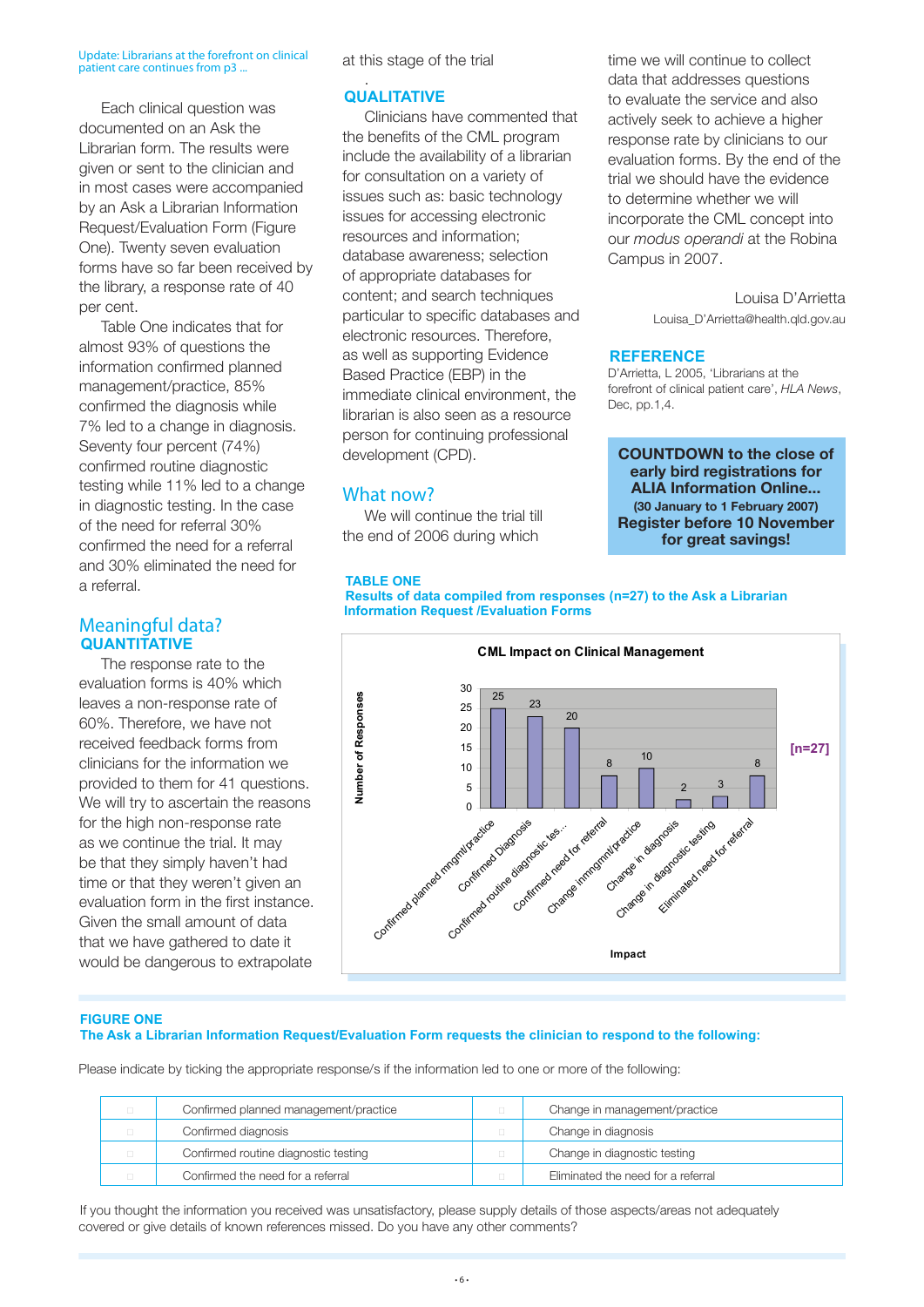## Evidence-based library & information practice – MODELLING WHAT WE TEACH

Suzanne Lewis and Lisa Cotter report how an appreciation of the benefits of evidence based practice drove library staff at Gosford Hospital and the University of Newcastle to organise two highly successful evidence based practice seminars for librarians. These high achievers used the seminars to unveil ["PEBL - a Project methodology for Evidence-Based Libraries ... a stepping stone between](http://www.eblip.net.au/seminar/PEBL.pdf)  [a theory and its practice"](http://www.eblip.net.au/seminar/PEBL.pdf).

For many years health librarians have supported evidence-based healthcare, but have not always modelled what they taught (Ritchie 1999) when it came to their own professional practice. Now, however, more and more librarians from all sectors are applying the principles of evidence based practice to their own work, with exciting results.

Librarians from Gosford Hospital Library, part of Northern Sydney Central Coast Health (NSCCH), and The University of Newcastle, attended the ALIA sponsored 3rd International Evidence Based Librarianship Conference in Brisbane last year. This provided a greater appreciation of the benefits of evidence based practice for librarians and led to NSCCH organising an event for librarians in the Sydney/Newcastle region of New South Wales in June 2006.

'Evidence-Based Librarianship in Practice: A Seminar with Andrew Booth' featured 'Don't Give Up Your Day Job' a workshop presented by Andrew Booth, Director of Information Resources and Reader in Evidence Based Information in the School of Health and Related Research at the University of Sheffield, UK. This was followed by a session showcasing EBLIP (Evidence Based Library and Information Practice) in action locally, presented by librarians from NSCCH and The University of Newcastle. The seminar presentations (including podcasts) are available at [http://www.eblip.](http://www.eblip.net.au/jun06papers.html) [net.au/jun06papers.html](http://www.eblip.net.au/jun06papers.html).

Nearly 100 librarians attended the seminars held in Sydney and Gosford, representing all types of libraries including special, health,

RIGHT: Guest speaker Andrew Booth, with Julie Mundy-Taylor (left) and Sally Gale (right) from The University of Newcastle, Ourimbah Campus Library, and Suzanne Lewis (centre), Manager, Central Coast Health Service Library, NSCCH.



law, government, school, public, TAFE and university. Delegates participated enthusiastically in the interactive sessions led by Andrew Booth.

Participants were asked to document a current, relevant workplace issue they faced using the SPICE (Setting, Perspective, Intervention, Comparison, Evaluation) format on a Post-It note. The notes were then stuck to the wall to share with the group. After the seminars, the SPICE breakdowns of relevant issues facing practising librarians were transformed into focused and answerable questions and are available at [http://www.eblip.net.](http://www.eblip.net.au/seminar/SPICEquestions.pdf) [au/seminar/SPICEquestions.pdf.](http://www.eblip.net.au/seminar/SPICEquestions.pdf) An article exploring these questions has been submitted for publication in Evidence Based Library and Information Practice ([http://](http://ejournals.library.ualberta.ca/index.php/EBLIP/issue/archive) [ejournals.library.ualberta.ca/index.](http://ejournals.library.ualberta.ca/index.php/EBLIP/issue/archive) [php/EBLIP/issue/archive](http://ejournals.library.ualberta.ca/index.php/EBLIP/issue/archive)).

Another exercise asked participants to consider barriers to applying an evidence-based framework to their everyday practice. The barriers identified were a mix of management support, a need for professional development, access to relevant literature and knowledge of the EBLIP process. Lack of management support (including lack of time, cost, resistance to change) was the overwhelming barrier identified (60 out of a total of 98).

The afternoon session at the Gosford seminar gave librarians at Gosford Hospital Library and The University of Newcastle the opportunity to share evidencebased projects they have been involved with and new initiatives being developed. Suzanne Lewis gave an overview of Gosford Hospital Library's engagement with EBLIP and posed the question, "is EBLIP a supermodel or a wannabee?". In other words, is it a valid model of professional practice or a passing fad? Celia Munro from The University of Newcastle described a new library cadetship program at the University which includes a unit on EBLIP and involves planning a workplace project using the EBLIP methodology.

Mary Grimmond from Gosford Hospital Library talked briefly about the project to assess the library's collection of material on treatment of acute stroke. Mary presented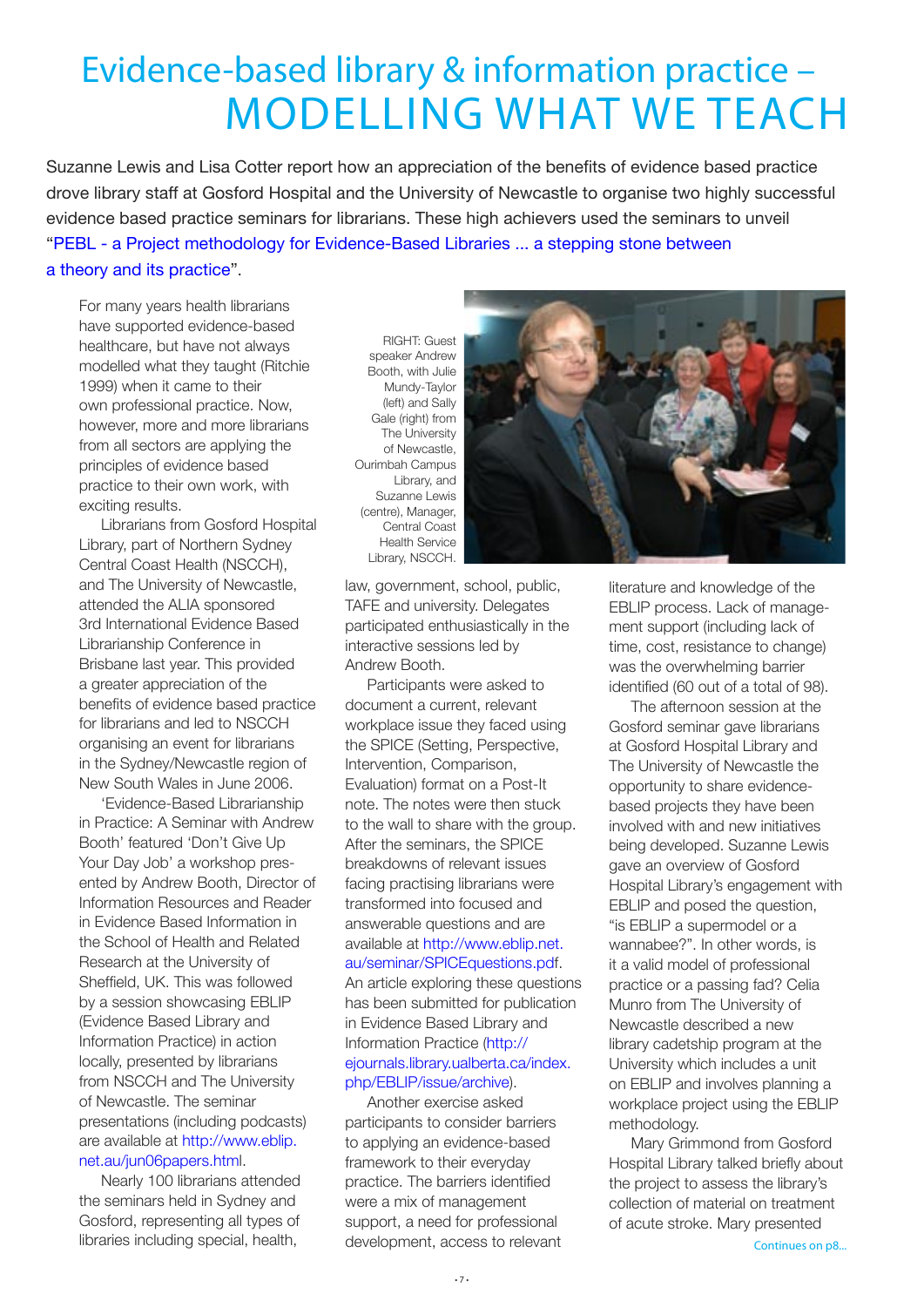#### Evidence based L&I practice continues from p7.

the project in poster format at the 3rd International Evidence Based Librarianship Conference in 2005 and won the QUT Award for Best Poster. Ingrid Tonnison and Larnich Harije, also from Gosford Hospital Library, presented 'Adding SPICE to our Library Intranet Site: a Recipe to Enhance Usability', a paper originally delivered at the same conference. This paper outlined a project which examined the usability of Gosford Hospital Library's intranet site.

As a result of these two projects, the Gosford Hospital librarians identified a need for a project planning tool which would incorporate the EBLIP model into standard project planning methodology. A project to develop such a tool - 'PEBL - a Project methodology for Evidence-Based Libraries' - was launched in the final session of the day, delivered by Lisa Cotter (University of Newcastle, based at Gosford Hospital Library). Progress of the PEBL project will be reported at <http://projectpebl.blogspot.com>.

PEBL will be supported by a toolkit of resources, pathways and tools to guide librarians through the evidence-based process to make better decisions in daily practice, collated in 'Libraries Using Evidence – eblip.net.au'. The Libraries Using Evidence Advisory Group, was brought together to oversee development of the 'Libraries Using Evidence – eblip. net.au' web space. Keep up-todate with its development at [http://](http://eblipnetauupdates.blogspot.com/) [eblipnetauupdates.blogspot.com/](http://eblipnetauupdates.blogspot.com/)

> Suzanne Lewis Northern Sydney Central Coast Health [suzanne@eblip.net.au](mailto:suzanne@eblip.net.au)

> > Lisa Cotter The University of Newcastle [lisa@eblip.net.au](mailto:lisa@eblip.net.au)



**REFERENCE** Ritchie, A 1999, 'Evidence-based decision making', *inCite*, vol. 20, no.12, pp.33.

### FROM THE SPONSORS OF HLA NEWS EBSCO product updates

#### EBSCO's Subscription Management Tool Launches to Global Acclaim

The EBSCONET® Subscription Management System, a multilingual web-based tool designed to help subscription staff efficiently manage orders, claims, renewals and more, has launched worldwide.

This intuitively-designed webbased tool features a clean, tabular interface, context-sensitive help screens and streamlined navigation – libraries can access key features including orders and claims within three clicks of the mouse. Other key features include:

**Searching** Users can limit a search to titles that are available to their location or search EBSCO's comprehensive title file. In addition, every result list includes the original search function, and the result lists display in a clear format that can be used to dynamically sort or filter based on the value within a column.

**Title/Order Information** The new Title Details screen facilitates comparing available formats for each title via an Alternative Format panel. Access model information, including archival rights and registration details, can be quickly verified via an Access and Registration screen. Title Details also indicates if a title is part of a Publisher Package and if an individual library has an order for that title. Hyperlinks provide quick access to additional information, such as the actual order details and publisher information. An Order Details page includes complete order details, invoice information, claim history and adjustments, all viewable from a single screen.

**Claiming** My Claims can be used to access and update claim history for the previous two years. Claiming is possible for an individual title within a membership/ combination or package, reducing the time spent trying to find a title that comes with a membership or in a package. The follow-up claims management tool, Claim Checker®, includes an export option to facilitate the resolution

of a claim.

**Administrative Accounts Each** organisation has an EBSCONET administrator who can create logins and control permissions to various functions via the User Administration feature. Accounts can be created and updated in real time.

**Languages EBSCONET features** 17 native language interfaces including: Chinese, Dutch, English, French, German, Italian, Japanese, Korean, Polish, Portuguese, Spanish, Swedish and Thai.

Initial response about EBSCONET indicates its effectiveness as a comprehensive subscription management tool for libraries in the electronic world.

#### EBSCO Publishing's Health Library™ Receives URAC Health Web Site Accreditation

EBSCO Publishing is pleased to announce that it has been awarded Health Web Site Accreditation from URAC for Health Library™ through December 2007.

Web sites that receive the URAC Health Web Site Accreditation are evaluated against more than 50 URAC Health Web Site Standards. These standards ensure that the content delivered by the provider meets the highest quality of content and services. When customers see that EBSCO's Health Library has received URAC Health Web Site accreditation, they can be assured that EBSCO has spent many months and hundreds of hours creating an infrastructure that is necessary to ensure the development of quality online health content and services. Most importantly, the accreditation process provides a third-party verification mechanism for compliance so that customers

know that the site will maintain its quality content and services over time.

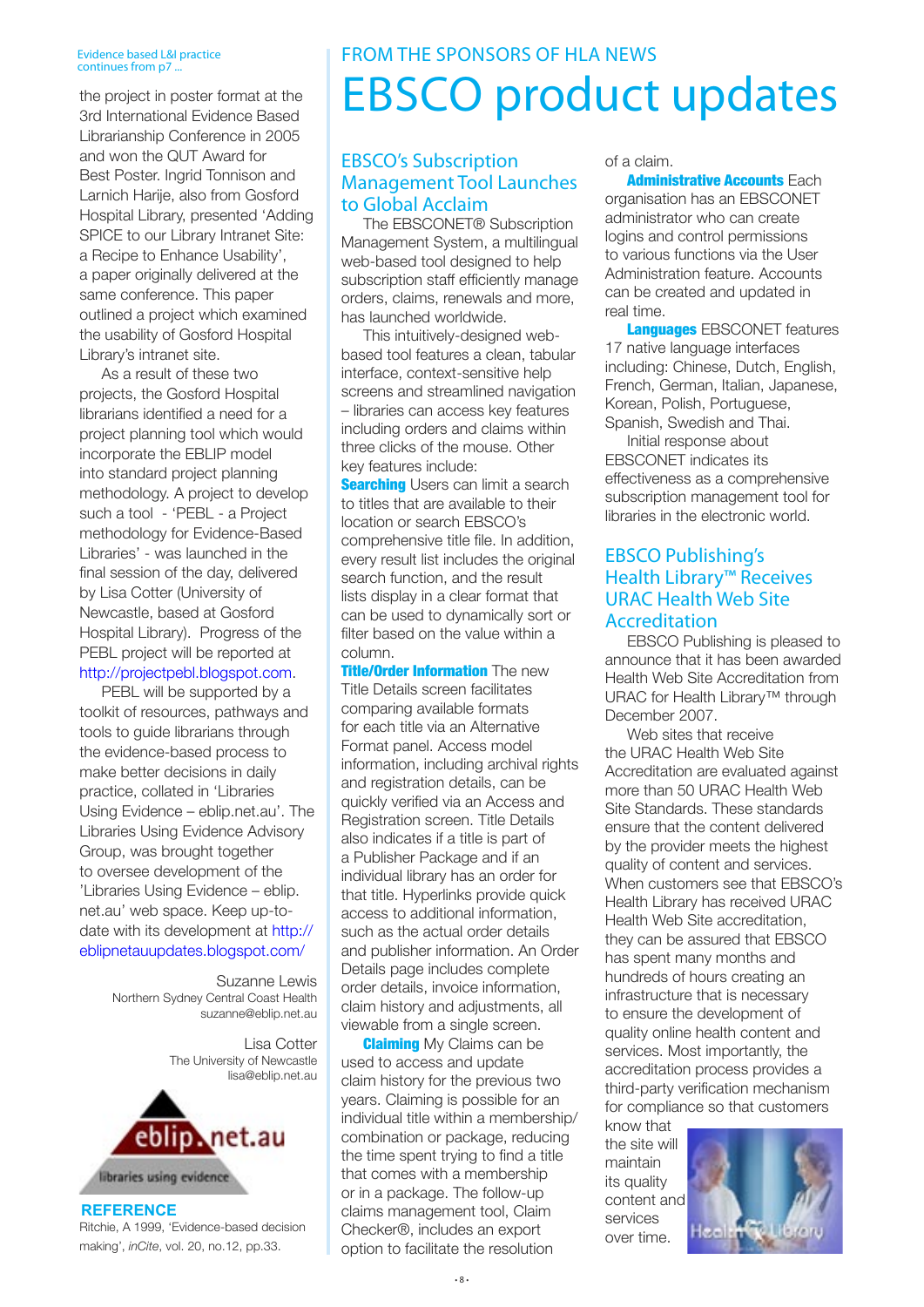## Victorian Health Libraries CONSORTIUM

In this article Stephen Due, Chairman of the Victorian Health Libraries Consortium, provides an overview of the purchasing consortium established and operated by Victorian health libraries.



The Victorian Health Libraries **Consortium** (VHLC) is a buying group that was set up in 2003 to purchase

online resources. Its main role is to enable health libraries to purchase large packets of full text journals at affordable prices. VHLC operates without the benefit of government funding or the infrastructure of a government department. It is managed entirely by librarians on behalf of member libraries.

As at August 2006, the Consortium has 25 member libraries participating in seven active deals. The seven deals are for packages of journals from BMJ Publishing (27 titles), Oxford University Press (56 titles), Cambridge University Press (39 titles), Elsevier (180 titles), Wiley (25 titles) and Springer (70 titles), plus Embase. Of these deals, three are managed directly with the supplier, and four are managed through subscription agents (two each through Swets and EBSCO).

#### **MANAGEMENT**

There is a Consortium Management Group (CMG) comprising ten chief / sole librarians. The CMG meets monthly. Its role is to identify potential consortium deals, contact suppliers, and obtain and evaluate offers. On a daily basis the CMG chairman does most of the administrative work, although it is hoped to move to a more distributed model, with a different CMG member responsible for each deal.

The business of the consortium requires the maintenance of mailing lists, a database of member libraries, correspondence files,

license repository, product data and title lists, and database of suppliers, along with the consortium website. The website is not used as a portal, but as a point of contact for prospective suppliers and members.

#### **SETTING UP**

Because the Consortium is a co-operative venture with no corporate structure, deals are set up using a system of expressions of interest and offers. The CMG circulates basic information on prospective deals to a wide range of health libraries and calls for "expressions of interest". Once these are received, offers are sent out along with a closing date by which offers must be accepted. After the closing date, details of members are forwarded to the publisher, access is set up and invoicing initiated.

#### **TITLE LISTS**

The Consortium has several 'package' deals and several cross access deals (in which the members' existing subscribed titles are pooled). Cross access has proved to be the most economical in terms of subscription costs, but large cross access deals are complex and time-consuming to set up. The simplest deals to manage are publisher packages, but these tend to contain a significant number of low-use titles that are not of great interest to the libraries.

#### **LICENSE MODELS**

The Consortium mainly uses Enhanced Access Licenses (EALs). These are e-only licences that give the option to purchase print at Deeply Discounted Pricing (DDP). The price of print with EALs varies from 10% to 25% of the standard

rates. EALs suit the publishers, by encouraging more use of electronic access, while giving libraries more flexibility, including the option to eliminate print entirely if desired. The alternative to an EAL is usually an e-only license that stipulates that the library must maintain its existing print subscriptions for the duration of the licence.

#### **ECONOMICS**

The basic principle behind the pricing for Consortium deals is that libraries must spend more money in order to make any proposal viable for the publisher. In order to achieve this it is usual either to lock the libraries into their print subscriptions or else transfer the existing subscription spend to an EAL, and then add a consortium access charge. In some cases the consortium fee is a flat rate, in some cases it is proportional to the library's existing spend, and in some cases it is a tiered charge based on the size of the institution (usually FTEs).

Some companies have unrealistic expectations of how much libraries will pay for consortium deals. These expectations possibly arise from the highly lucrative academic and government purchases of recent years. But health libraries have limited budgets. Moderate fees on top of the existing library budget for purchases from the relevant publishers are the hallmark of successful consortium deals.

#### **ARCHIVES**

The publishers now effectively control archival access to the journal literature. Only ten years ago this was entirely the province of libraries. Already some health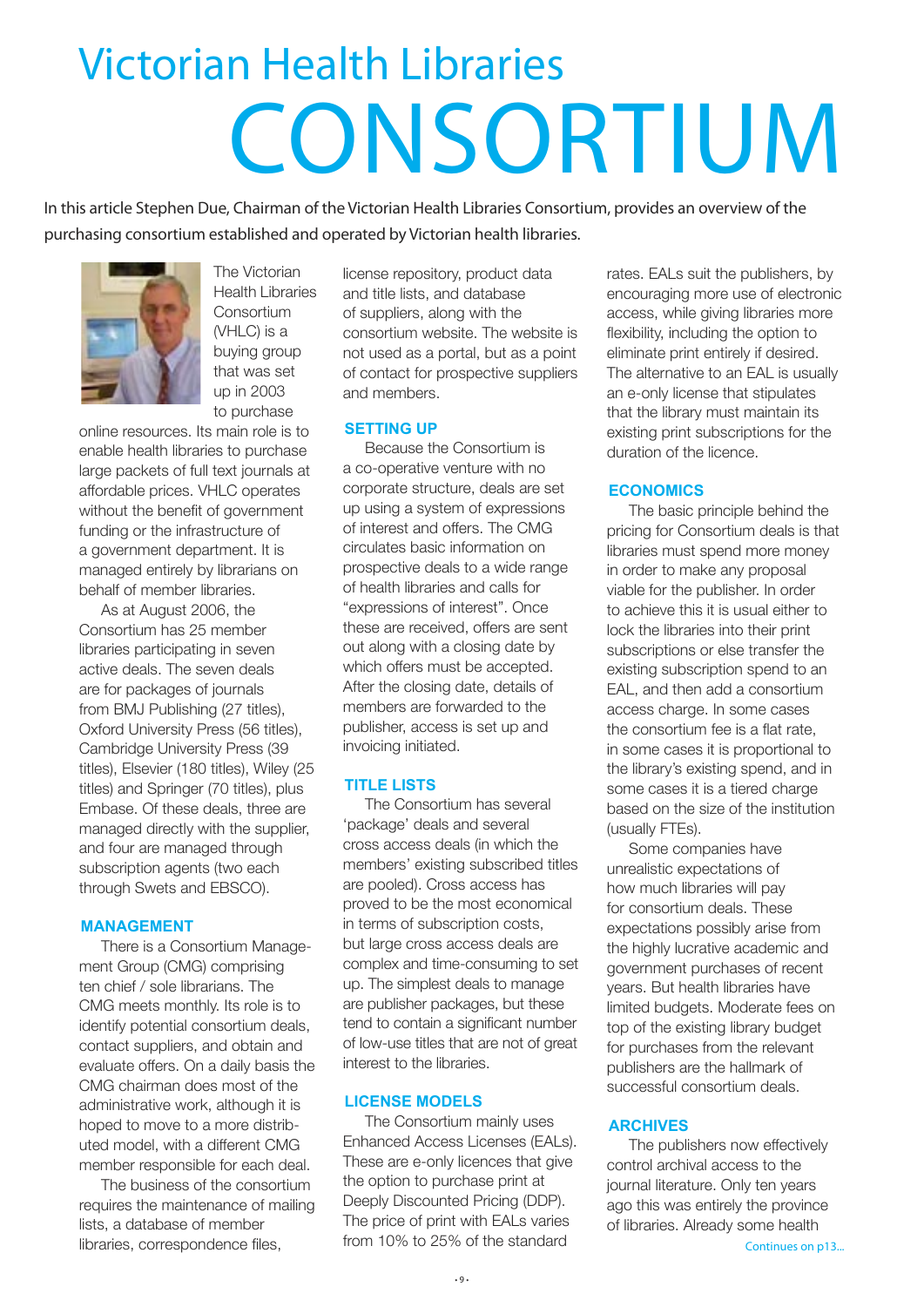## PUTTING EVIDENCE TO WORK Evidence-based HTA librarianship

Caryl Armstrong, Reference Librarian at the Royal Adelaide Hospital and Institute of Medical and Veterinary Science Library Service, briefly reports on the Health Technology Assessment workshop that was held for librarians in July this year.

As part of the extended program for the Health Technology Assessment International (HTAi) annual meeting, held 2-5 July 2006 in Adelaide, the Information Resources Group (IRG) of HTAi organised a pre-conference workshop titled "Putting Evidence to Work: Evidence-Based HTA Librarianship". The convenor was IRG Chair Becky Skidmore, Canadian Agency for Drugs and Technology in Health (who has since moved to the Society of Obstetricians and Gynaecologists of Canada), who was ably assisted by Susan Bidwell from the New Zealand Health Technology Assessment (NZHTA), Department of Public Health and General Practice at the Christchurch School of Medicine.

HTAi supports the development, communication, understanding and use of health technology assessment around the world as a means of promoting the introduction of effective innovations and efficient use of resources in health care.

Health librarians play an important role in Health Technology Assessment. A major aim is to consolidate and develop Health Technology Assessment as a useful means of informing technologyrelated policymaking in health policy through the production and dissemination of evidencebased information. This includes systematic literature reviews, support for developing evidencebased guidelines, reports, publications and evidence based assessments. The main conference and the workshop attracted librarians from all over the world.

The workshop was a great opportunity for Australian health librarians to attend an international workshop and was moderately priced to enable as much participation as possible.

At the workshop, presentations were delivered by a variety of international speakers.

#### Carol Lefebvre

From the UK Cochrane Centre in Oxford [\(http://www.cochrane.](http://www.cochrane.co.uk) [co.uk\)](http://www.cochrane.co.uk), Carol Lefebvre spoke about the re-design of the Cochrane Highly Sensitive Search Strategy (HSSS) for identifying randomized controlled trials in MEDLINE ([http://](http://www.pubmedcentral.nih.gov/articlerender.fcgi?artid=1435857) [www.pubmedcentral.nih.gov/](http://www.pubmedcentral.nih.gov/articlerender.fcgi?artid=1435857) [articlerender.fcgi?artid=1435857](http://www.pubmedcentral.nih.gov/articlerender.fcgi?artid=1435857)). Additionally, Carol spoke about the UK InterTASC Information Specialists' Subgroup's work on



ABOVE: Left to right, Catherine Voutier, Carol Lefebre, Andrew Booth, Susan Bidwell (workshop organiser), Malene Fabricius Jensen and Anne Parkhill. Continues on p13...

developing a web site for and critically appraising search filters ([http://www.york.ac.uk/inst/crd/](http://www.york.ac.uk/inst/crd/intertasc/index.htm) [intertasc/index.htm\)](http://www.york.ac.uk/inst/crd/intertasc/index.htm).

#### Catherine Voutier

Catherine Voutier works at the Centre for Clinical Effectiveness, Monash Institute of Health Services Research ([http://www.mihsr.](http://www.mihsr.monash.org/cce/) [monash.org/cce/](http://www.mihsr.monash.org/cce/)). She gave an overview of Health Technology Assessment information activities in Australia and New Zealand. She discussed the New Zealand Health Technology Assessment (NZHTA) which was established in 1997. NZHTA [\(http://nzhta.](http://nzhta.chmeds.ac.nz/) [chmeds.ac.nz/](http://nzhta.chmeds.ac.nz/)) produces a range of assessments such as systematic reviews, technical briefs, and horizon scanning. Medical Services Advisory Committee (MSAC) was established in 1997-1998. MSAC [\(http://www.health.gov.](http://www.health.gov.au/internet/msac/publishing.nsf/Content/home-1) [au/internet/msac/publishing.](http://www.health.gov.au/internet/msac/publishing.nsf/Content/home-1) [nsf/Content/home-1\)](http://www.health.gov.au/internet/msac/publishing.nsf/Content/home-1) undertakes Health technology assessments as referred by the Australian Health Ministers' Advisory Council as well as providing advice to the Health Minister. Catherine also referred to other HTA groups in Australia.

#### Malene Fabricius Jensen

Working at the Danish Centre for Evaluation and Health Technology Assessment (DACEHTA) [\(http://www.sst.](http://www.sst.dk/Planlaegning_og_behandling/Medicinsk_teknologivurdering.aspx?lang=en) [dk/Planlaegning\\_og\\_behandling/](http://www.sst.dk/Planlaegning_og_behandling/Medicinsk_teknologivurdering.aspx?lang=en) [Medicinsk\\_teknologivurdering.](http://www.sst.dk/Planlaegning_og_behandling/Medicinsk_teknologivurdering.aspx?lang=en) [aspx?lang=en](http://www.sst.dk/Planlaegning_og_behandling/Medicinsk_teknologivurdering.aspx?lang=en)), Malene discussed work on a checklist developed for evaluating the reporting of literature search methodologies in health technology assessments and clinical practice guidelines. Her presentation included discussion on the usefulness of such a resource.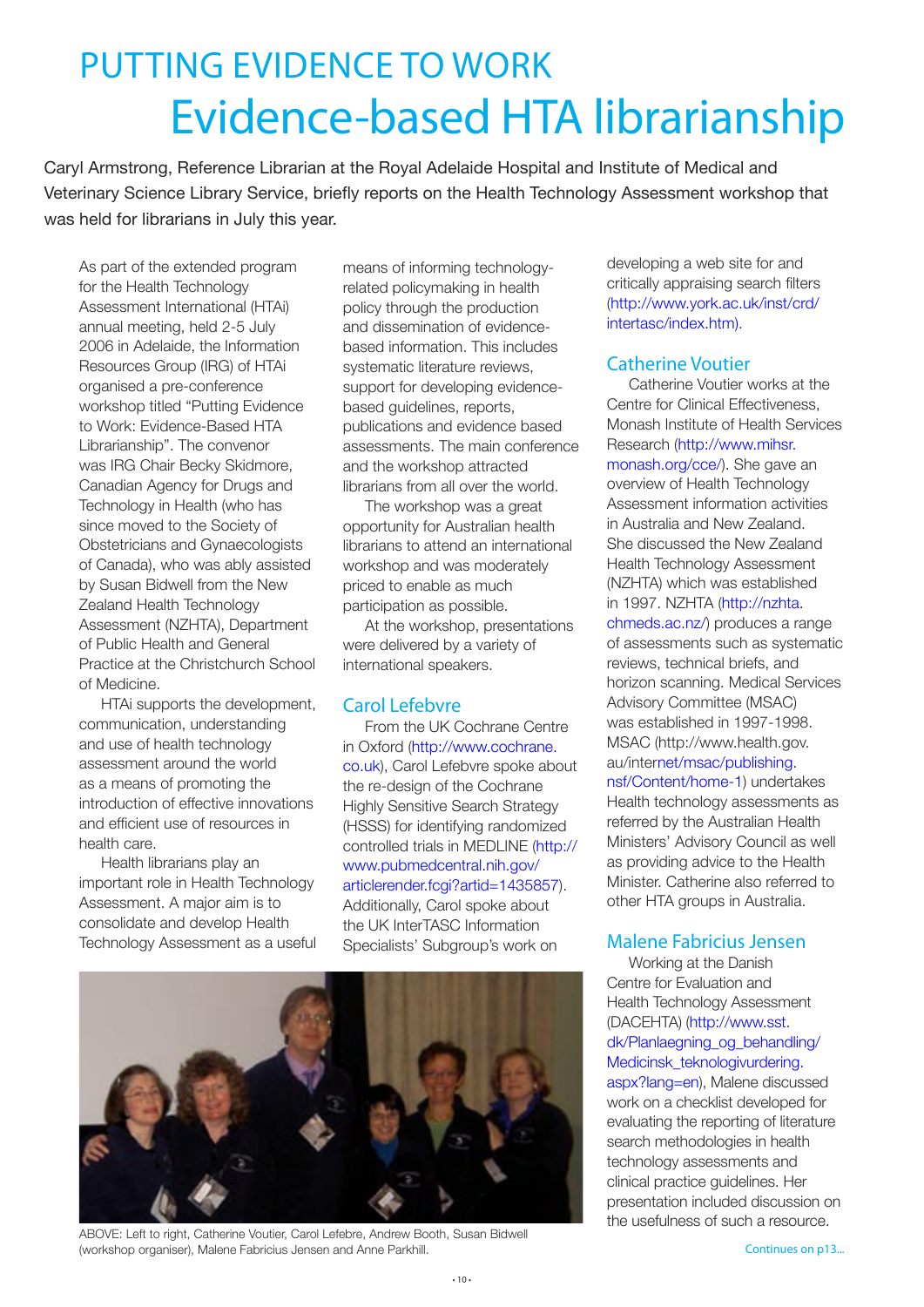## Knowledge, knowledge management and KNOWLEDGE NETWORKS



JENNIFER TIEMAN has recently been appointed as Director of the Australian Palliative Care Knowledge Network project. This project is developing a web based set of resources that will support the palliative care community within Australia. The project is based at Flinders University. Jennifer was previously involved in the development of the CareSearch website and with research on search strategies and knowledge translation as well as the management of several systematic reviews.

Knowledge is a precursor for decision making in health care but access to information does not simply translate to knowledge that can be applied. In this article, Jennifer discusses the important role knowledge networks can play in promoting knowledge sharing, facilitating communication and fostering a culture of change and development, and how the palliative care community is building its own knowledge network.

Aimed at providing food for thought, Left Field invites authors from outside the field of library and information science to deliver their views on a range of topics of potential interest to HLA members.

In 1959, renowned management thinker, Peter Drucker coined the term "knowledge worker" <sup>1</sup> to describe those who work primarily with information and who develop and use knowledge in the workplace. This idea has spawned new conceptualisations around work and systems including the idea of a knowledge economy where technological capabilities have not only developed new industries but have also changed the way that we view knowledge as both an asset and a commodity. Equally importantly, the knowledge economy differs from previous conceptualisations of an economy as it suffers from abundance rather than scarcity and is a resource that grows rather than diminishes. Those who work in librarianship are all too familiar with the problems and benefits that this abundance brings with one estimate of 2000 Scientific, Technical and Medical publishers producing over 1.2 million peer-reviewed articles each year.<sup>2</sup>

Knowledge Management focuses on facilitating how knowledge is created, distributed and applied in the organisations and services. This process recognizes that knowledge is not the same thing as a knowledge worker. Individuals acquire and use knowledge at different rates and in different ways. Knowledge that exists in a knowledge management system will not equal that used by an individual knowledge worker nor a community of knowledge workers. Explicit knowledge can remain with a company or a system but tacit knowledge remains the property of the knowledge worker.

Within the health system, knowledge is the building block of decision-making that affects

both services and patients. The application of knowledge that has been acquired and incorporated into a clinician's practice is an enduring area of interest for health researchers and managers. How individuals acquire and apply knowledge is dependent on many factors. Access to information alone is not sufficient to create knowledge that can be applied. However, it is a necessary precursor step. Management of information systems and bibliographic databases that enable clinicians to track information and evidence are one well known knowledge management strategy but access does not imply automatic utilisation of this information. Increasingly, attention has been given to the social context and its effect on information uptake and knowledge translation. As a result the role of networks and communities of practice in supporting knowledge development and exchange has become a topic of increasing study and investigation.

Continues on p12... Knowledge networks bring together the concepts of knowledge with network concepts. Networks can be described as a group of individuals or organisations who interact with each other for agreed purposes. They can promote knowledge sharing, facilitate communication and foster a culture of change and development. Networks can also facilitate exchange across organisational and service boundaries enabling an extended access and communication. Especially as people move beyond routine processes, into more complex challenges they rely more heavily on their networks as their primary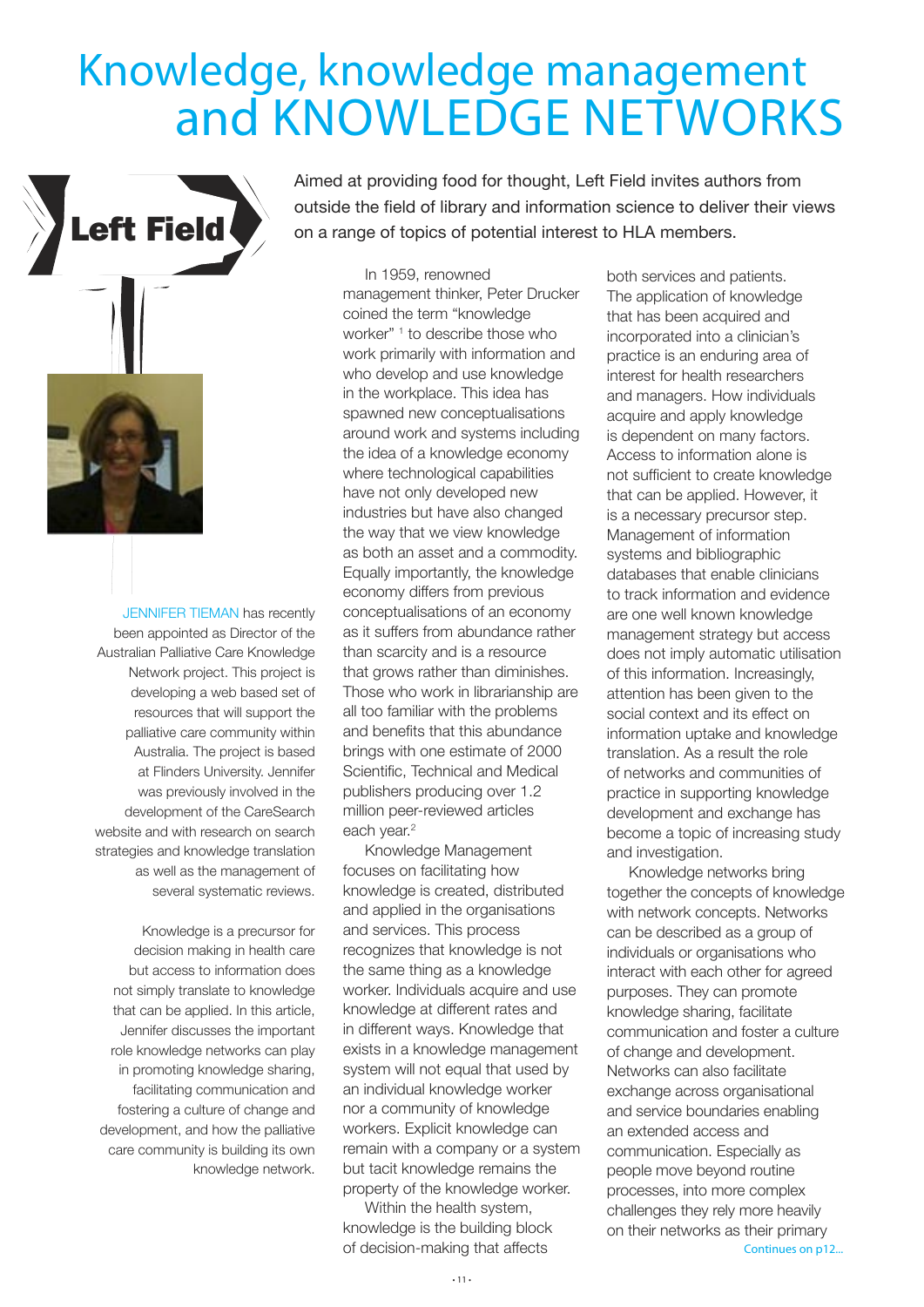#### Left field column continues from p11.

knowledge source or reference point for appropriate sources.

#### Building a Knowledge Network in palliative care

What then are the opportunities and challenges in creating a knowledge network within the health system?

A new project has just begun that is looking at developing a knowledge network in palliative care3 . In palliative care where interdisciplinary care is fundamental to optimal care, a knowledge network can be a powerful integrating device bringing together the relevant information and resources from the contributing disciplines. The concept of a community of practice that builds mutual trust and fosters the exchange of not only explicit knowledge that is easily codified in documents such as guidelines but tacit knowledge, which prompts the individual to reflect upon and share their practice, has great resonance in an area of health that exemplifies a team approach to care.

The initial phase of work involves identifying the types of resources and functions that would be useful for the palliative care community. A wide variety of resources has already been suggested. The first set of possible materials relate to specialist information repositories as well as mechanisms to access the formal literature and evidence databases efficiently and effectively. This could include collections of grey literature, summaries of current research activities, online training in database selection and use, prewritten search strategies on topics of recurring interest to palliative clinicians and links to evaluated sites and sources of evidence and information. It could also include a library of existing tools and templates that clinicians and services could use to prevent duplication of effort. For an emerging field of study and practice such as palliative care, consolidation of the best available evidence from both the published and grey literature and current

practice provides particular end user benefits.

Secondly, a knowledge network could support the development of the evidence by supporting and enabling research with tools that assist in grant searching, project development and management, research data collection and analysis, and research dissemination. Thirdly, there is the chance to encourage exchange between those working in the field by providing tools and facilities that enable online communication and sharing. Bulletin boards, chat rooms, virtual learning suites and shared document holding are just some of the functions that could contribute to the sense of community and team that can build and complete new initiatives in palliative care. Supporting lifelong learning and building workforce capacity is a fourth area of potential content for a knowledge network. Again consolidating information about education and training courses is one aspect. Other aspects could include journal clubs, online learning modules or training activities for continuing professional education.

Finally, informing and empowering consumers is a vital new role for knowledge networks. Building consumer understanding of disease and disease management, of treatment choices and of health and community resources are all areas that can be addressed within a knowledge network. Creating packages of information that reflect the information and support needs of particular groups could be an important role for a knowledge network that assists care providers in tailoring patient specific material.

While many of the individual elements discussed above are not new, coordinating and consolidating the information and resources for a defined health community is still unusual. This approach does have many things to recommend it. It offers a single point of entry for information and resource needs for all members of the palliative care community. It assesses inclusion against a

core set of quality and relevance considerations and brokers to resources that have been reviewed and evaluated. It provides mechanisms for creating networks of groups and individuals and for developing packages of information tailored to groups or individuals. It would also be available 24 hours a day seven day a week, whenever clinicians or consumers need it.

Building such a Knowledge Network does face many challenges. Locating unpublished literature and research in a diffuse field where authors themselves may not recognize the relevance of their work to palliative care requires sophisticated searching and extensive communication with members of the field. Designing processes, tools and databases that are user friendly and intuitive will be needed to encourage beginning users and to enable rapid and direct access to the needed resource. Ensuring that products and services add value to palliative care clinicians and consumers is a significant issue given the diversity of providers of care and settings of care. Finally, there will be a great deal of investigation required to establish an evaluation plan that tracks both the use and usefulness of an evolving Knowledge Network.

The learning and experience that is gained in developing this Knowledge Network will support other work in knowledge management and knowledge translation which remain core considerations of health services and systems.

> Jennifer Tieman Jennifer.Tieman@rgh.sa.gov.au

#### **FOOTNOTES**

- 1 Peter Drucker, *Landmarks of Tomorrow: A Report on the New 'Post Modern' World* (New York: Harper & Bros., 1959)
- 2 Elsevier's comments on evolutions in scientific, technical and medical publishing and reflections on possible implications of Open Access: February 2004. http://www.elsevier.com/ authored\_news/corporate/images/ UKST1Elsevier\_position\_paper\_on\_stm\_ in\_UK.pdf
- 3 An Australian Knowledge Network in palliative care. Details available at [www.](http://www.caresearch.com.au) [caresearch.com.au](http://www.caresearch.com.au)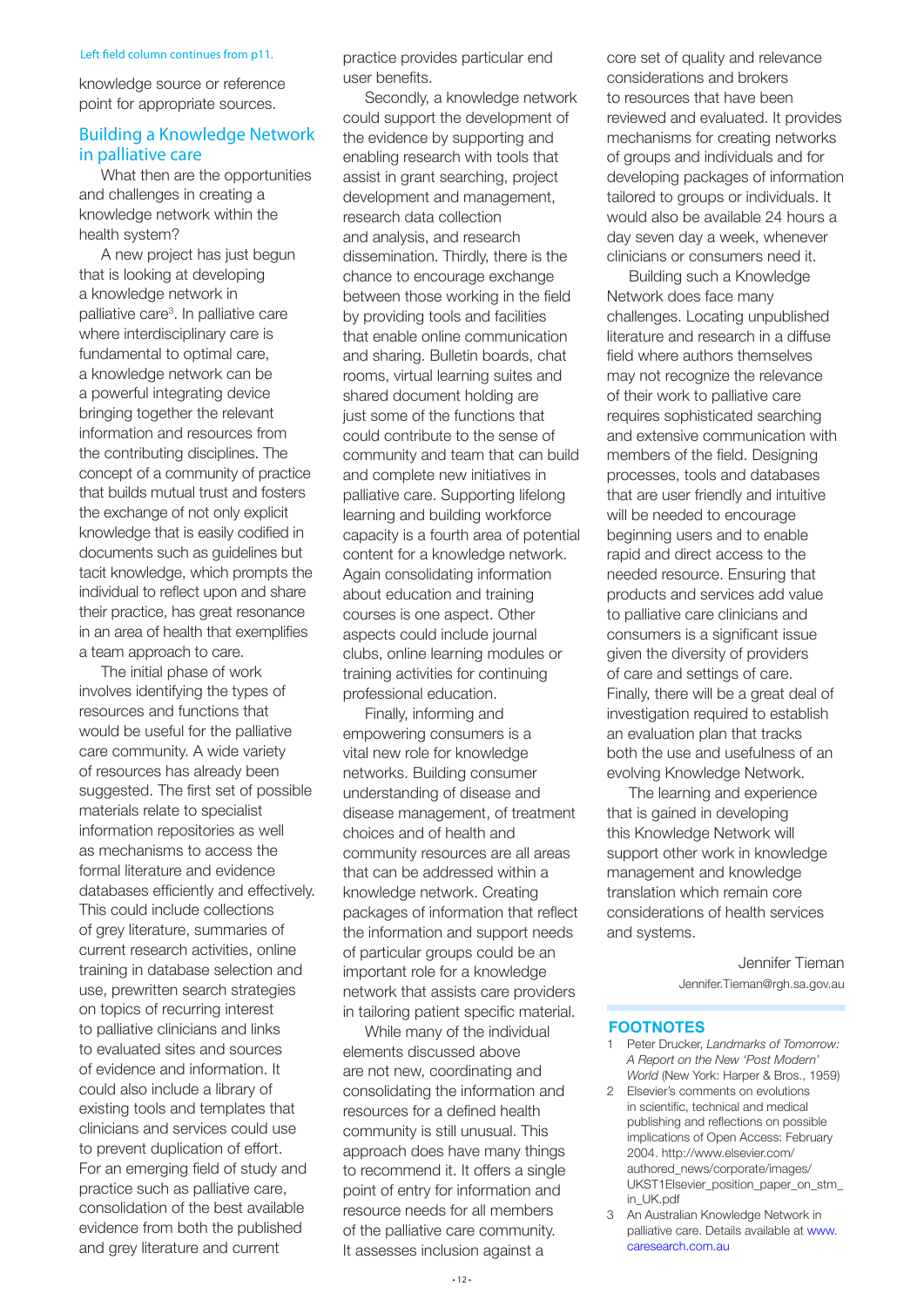

#### Your 2006 HLA Executive

#### CONVENOR

#### Cheryl Hamill

Library and Web Service, South Metropolitan Area Health Service (at Fremantle Hospital) Cheryl.Hamill@health.wa.gov.au Ph 08 9431 2780 Fax 08 9431 2522

#### SECRETARY

#### Mary Peterson

Library and Educational Information Services Royal Adelaide Hospital / Institute of Medical and Veterinary Science mary.peterson@imvs.sa.gov.au Ph 08 8222 5443 Fax 08 8222 3152

#### TREASURER

#### Veronica Delafosse

Health Sciences Library Caulfield General Medical Centre v.delafosse@cgmc.org.au Ph 03 9276 6832 Fax 03 9276 6135

#### GENERAL MEMBERS

#### Lindsay Harris

Library, The Queen Elizabeth Hospital, SA Lindsay.Harris@nwahs.sa.gov.au Ph 08 8222 6161 Fax 08 8222 6029

#### Janice Michel

Teaching and Learning Services Bond University jmichel@staff.bond.edu.au Ph 07 5595 1562 and

#### Greg Fowler

School of Population Health University of Queensland g.fowler@sph.uq.edu.au Ph 07 3346 4617 Fax 07 3365 5509

#### NEWSLETTER / WEBSITE COORDINATOR

Melanie Kammermann melanie.kammermann@alianet.alia. org.au

Putting evidence to work continues from p10 ...

#### Anne Parkhill

Anne Parkhill of Aptly Information Design in Australia led a session on the research she has done regarding the effectiveness of different training methods for information management skills in the occupational medicine field. Anne emphasised the importance of teaching an understanding of the value of different sources for effective EBP information skills rather than merely the direct "skilling-up" in technical skills for individual electronic resources which often happens in training sessions. (See [http://conferences.](http://conferences.alia.org.au/ebl2005/Parkhill.pdf) [alia.org.au/ebl2005/Parkhill.pdf](http://conferences.alia.org.au/ebl2005/Parkhill.pdf)

for background details on the Anne's study with 2 OT units in Melbourne).

#### Andrew Booth

Based at the School of Health & Related Research (ScHARR) at the University of Sheffield and internationally known for his work on evidence-based library and information practice, Andrew gave a very interactive afternoon session. He examined and discussed solutions to some of the issues involved in what we know already in evidence based information retrieval. He looked at questions in information retrieval for evidence synthesis and examined the evidence base for specific informational retrieval.

The last topic of a very interesting afternoon was examining the trading costs and benefits of planning a search protocol.

> Caryl Armstrong caryl.armstrong@imvs.sa.gov.au

*Editor's note: If you are interested in reading more about Health Technology Assessment see the May 2006 issue of Journal of the European Association for Health Information and Libraries which is dedicated to the topic. [http://www.](http://www.eahil.net/newsletter/journal_2006_vol2_n2.pdf) [eahil.net/newsletter/journal\\_2006\\_](http://www.eahil.net/newsletter/journal_2006_vol2_n2.pdf) [vol2\\_n2.pdf](http://www.eahil.net/newsletter/journal_2006_vol2_n2.pdf)*

Victorian Health Libraries Consortium continues from p9 ...

libraries are disposing of the long print runs that were their pride and joy. A large part of their business, namely acquiring, organising and storing back runs of journals, is therefore at risk. To help salvage at least part of this business, the consortium may one day assist libraries to acquire long digital back runs, but at present the publishers' prices are too high. The typical consortium deal today covers the past five to ten years.

#### **CHALLENGES AHEAD**

As the libraries become increasingly dependent on consortium packages, they face a real challenge in negotiating future contracts. The publishers are looking for price increases and more sales every year. If the libraries cannot meet these expectations they may find themselves out on a limb. We are therefore at a point in history where the libraries must take the initiative in presenting creative proposals to publishers regarding pricing and other aspects of consortium contracts. The most logical and transparent form of pricing structure, namely one based purely on usage, may hold the key to future progress. However no publisher approached by the Consortium to date has been able to offer realistic pricing based on usage. Publishing is big business, but it is not always run on rational lines. We need to be working out viable business models and persuading publishers to use them. Whether the Consortium continues in its present form will depend on how it meets these kinds of challenges.

> Stephen Due Chief Librarian, Barwon Health Library Service and VHLC Chairman due@barwonhealth.org.au

**Letters to the editor Send your letters to the editor by emailing melanie. kammermann@alianet.alia. org.au. Letters should be no longer than 150 words and must include the writer's name, position and contact details.**